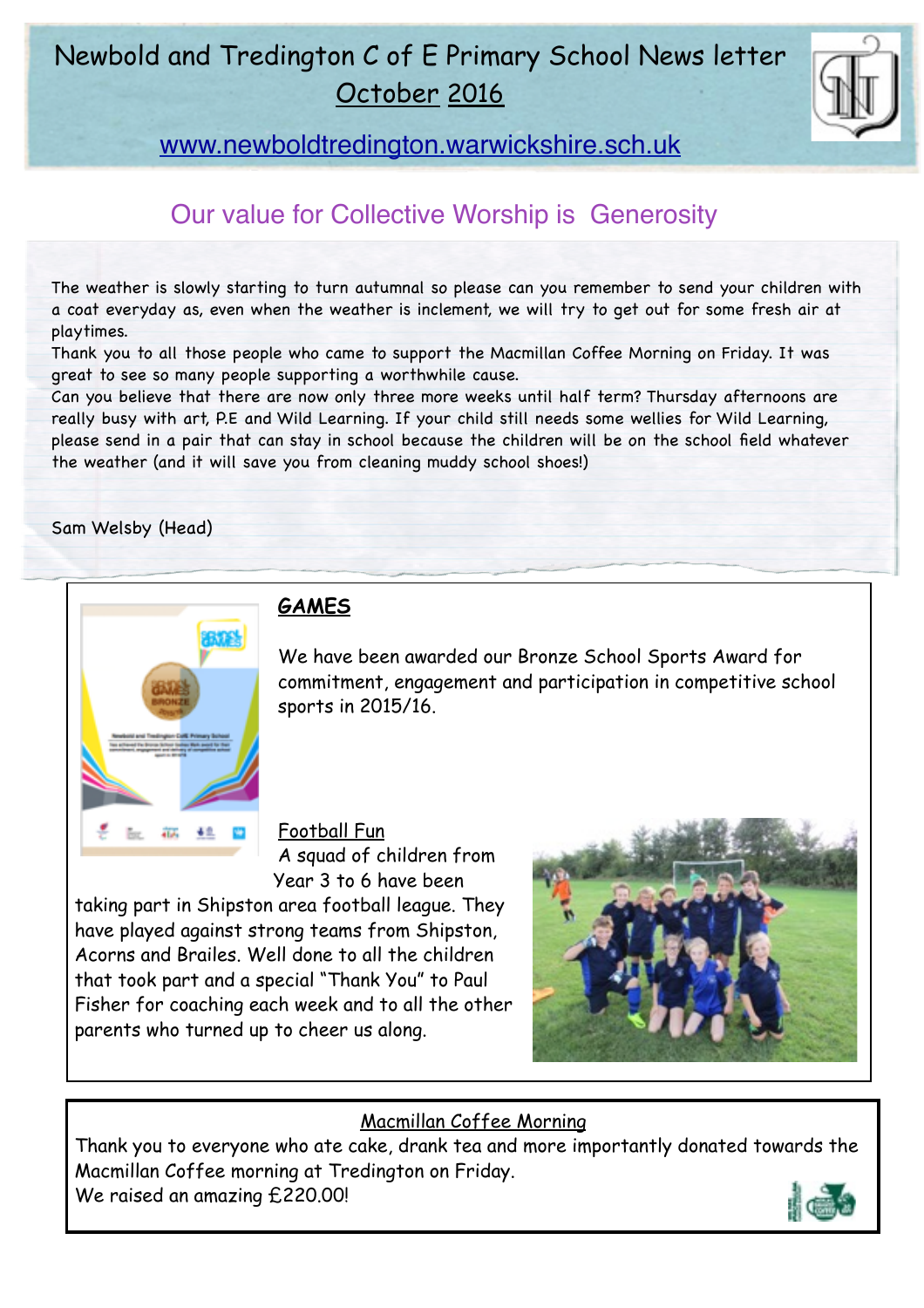# **PTFA NEWS**

The PTFA AGM was held at Tredington school at 8pm on Tuesday 27th September.

The following posts were elected: Chair: Rachel Carter (Henry Year 5, James Year 3 and Charlotte R) Vice Chair: Alex Balzaretti (Luca Year 2) Secretary: Hayley Carter (Lewis Year 1 and Sienna R) Treasurer: Tracy Smart (Ella Year 5, Katie Year 3 and Lucy R)

Next meeting: 11th October at The Fuzzy Duck, Armscote 8pm

Don't forget that you can continue to raise money for school by buying your internet purchases using



YR/1/2 Universal Free School Meals—Census Day

School funding for the universal free meals for YR/1/2 is based on the average take up on the Autumn and Spring census days this year. The first census day is on **Thursday 6th October** and the second is in **January 2017.** Once again I would urge as many children from YR/1/2 to have a school meal on this day so that we are given adequate funding for the year.

ALL FOR FREE FOR CHILDREN IN RECEPTION, YEAR 1 & 2.

## **Star of the Week now known as "Shining Stars Celebration Assembly"**

Some of you may have received an invitation to the first Shining Stars Celebration Assembly on Friday . The celebration will be the opportunity for your children to share their work with you and the rest of the school. The assembly will start at 3pm and last for approximately 20 minutes.

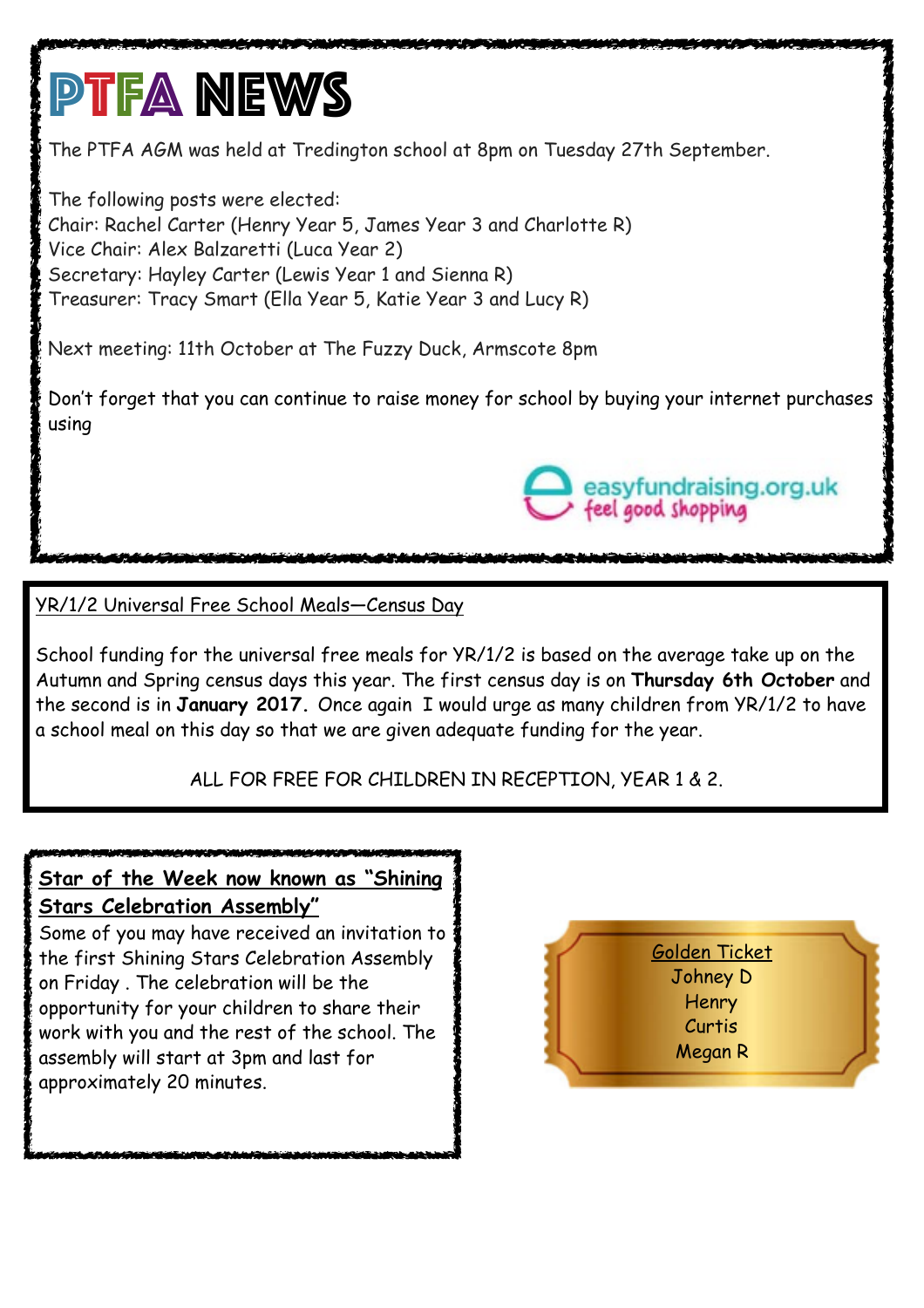#### Your Governing Body needs you!

There is currently a vacancy on the Board of Governors for a Parent Governor. We are allowed to have a total of four parent governors and we are on the look out for someone new to join us! The current Parent Governors are Natalie Hufton (mum to Charlie in Year 4 and Poppy in Reception); Yvette McEwan (mum to Francesca in Year 5 and Yasmine in Year 3) and Alex Balzarrati (mum to Luca in Year 2).

Being a Parent Governor is a really rewarding role and enables you to help shape the future direction and strategy of the school and get involved in key decision making. You could be involved in either the financial running of the school by joining the Resources Committee, which also looks at Health and Safety or you could be involved in the Performance and Standards Committee, which monitors the children's performance and makes sure that each child is progressing well in accordance with the National Curriculum.

The role of Parent Governor is fairly hands on and you will need to attend different meetings covering various topics, and typically you'll need to attend two governing body meetings each term, which are held in the evening. You will also be asked to participate in Governor weeks, which involves coming in to the school for an hour each term and observing the children's lessons.

If you are interested, please speak to one of the existing Parent Governors or Mrs Welsby who will be happy to talk to you through the role in more detail. You do not need to have had previous experience, just a real desire to want to make a difference and contribute to shaping the best future for our school...it may seem a little daunting and you may think you have little to contribute...but if you are interested then we would be happy to tell you a little more about what the experience is like and where you may be able to help.

Full Governor induction training is available through the Warwickshire governor training scheme once an appointment has been made.

Governing Body of Newbold and Tredington C of E Primary School

Mr David McWhirter Chair of Governors Mrs Samantha Welsby Head Teacher Vacant **Staff governor** Mr Chris Goble **Foundation Governor**<br>
Mrs Sarah Edmonds **Foundation Governor** Mrs Yvette McEwan Parent Governor Mrs Alex Balzaretti **Parent Governor** Mrs Natalie Hufton **Parent Governor** Mr Barnaby Hatch Community Governor Mrs Audrey Spriggs Clerk to Governors

Mrs Alex Balzaretti Vice chair of Governors **Foundation Governor** Mr Dave McWhirter **Local Authority Governor** 

> **Stars of the Week 5th Sept Nancy** Imogen Amelia Ellie

**Stars of the Week 12th Sept**  Sam S **Tommy Molly** Jack E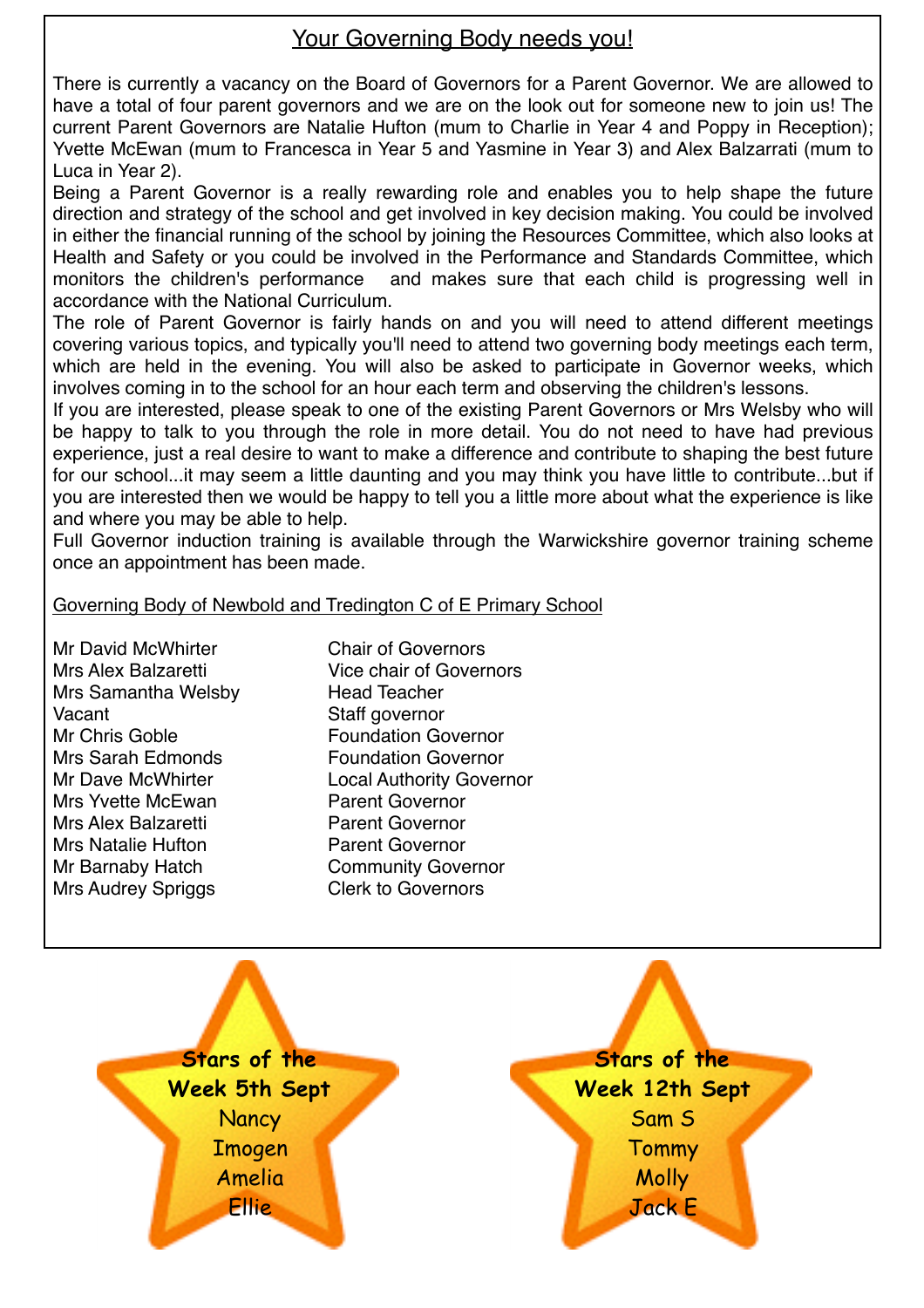

| Dates for 2016/17:           |                                                                                                              |
|------------------------------|--------------------------------------------------------------------------------------------------------------|
| <b>Wednesday 5th October</b> | <b>IMPaCT Sapphire class English 9.10 - 10am</b>                                                             |
| Thursday 6th October         | School census day - As many children as possible to have school<br>dinner to help secure funding for school. |
| Friday 7th October           | Shining Stars Celebration Assembly 3pm at Tredington                                                         |
| Wednesday 12th October       | IMPaCT Amber class English 9.10 - 10am                                                                       |
| Wednesday 19th October       | IMPaCT Emerald class English 9.10 - 10am                                                                     |
| Friday 21st October          | Ruby class family assembly 3pm at Tredington                                                                 |
| Monday 24th October          | <b>Half Term</b>                                                                                             |
| <b>Thursday 3rd November</b> | Phonics evening for Reception 6pm                                                                            |
| Friday 11th November         | Remembrance Service 11am<br>Shining Stars Celebration Assembly 3pm at Tredington                             |
| Friday 18th November         | Sapphire class family assembly 3pm at Tredington                                                             |
| Monday 21st November         | Parents' evening 4-6pm (to be held at Tredington)                                                            |
| <b>Tuesday 6th December</b>  | Last swimming for Emerald                                                                                    |
| Thursday 8th December        | Christmas Service at St David's, Newbold 6pm                                                                 |
| Friday 9th December          | Amber class family assembly 3pm at Tredington                                                                |
| Monday 12th December         | Pantomime and Christmas dinner                                                                               |
| Friday 16th December         | Shining Stars Celebration Assembly 3pm at Tredington<br>End of term                                          |
| Tuesday 3rd January 2017     | <b>INSET DAY (Nursery closed)</b>                                                                            |
| Tuesday 10th January         | Swimming for Year 1 and 2                                                                                    |
| Wednesday 17th January       | <b>IMPaCT Year 1 Maths 9.10 - 10am</b>                                                                       |
| Friday 20th January 2017     | Emerald class family assembly 3pm at Tredington                                                              |
| Tuesday 24th January         | IMPaCT Sapphire class Maths 9.10 - 10am                                                                      |
| Tuesday 31st January         | <b>IMPaCT Amber class Maths 9.10 - 10am</b>                                                                  |
| <b>Friday 3rd February</b>   | Shining Stars Celebration Assembly 3pm at Tredington                                                         |
| Tuesday 7th February         | Safer Internet Day<br><b>IMPaCT Emerald class Maths 9.10 - 10am</b>                                          |
| Friday 17th February         | Ruby class family assembly 3pm at Tredington                                                                 |
| Monday 20th February         | <b>Half Term</b>                                                                                             |
| Thursday 2nd March           | World Book Day Link Day (including Nursery)                                                                  |
| Monday 13th March            | Parents' evening 4-6pm<br><b>Taking Care Project starts</b>                                                  |
| <b>Wednesday 15th March</b>  | Parents' evening 4-6pm                                                                                       |
| Friday 17th March            | Sapphire class family assembly 3pm at Tredington                                                             |
| Friday 24th March            | Mother's Day tea Party                                                                                       |